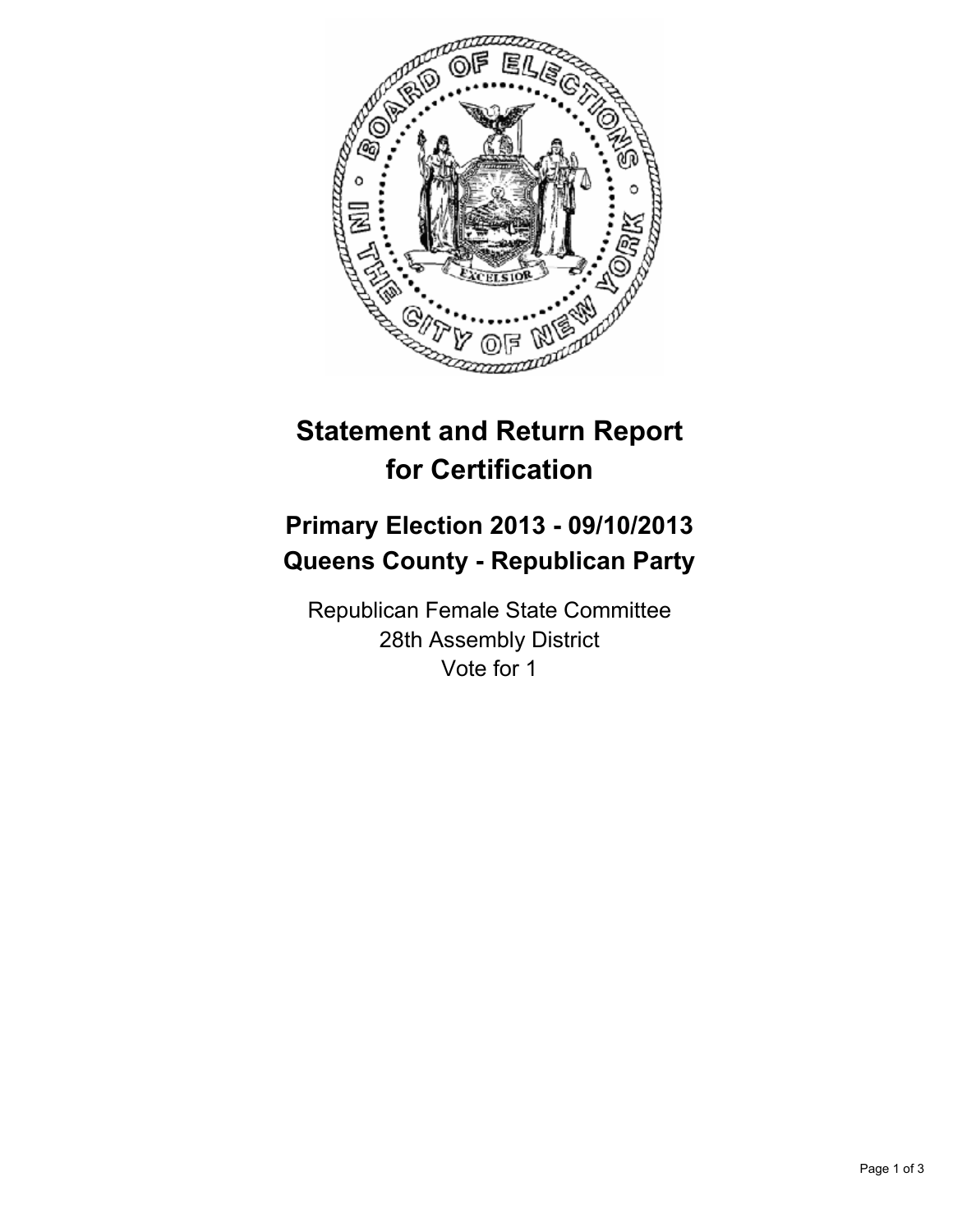

### **Assembly District 28**

| <b>Total Votes</b>   | 1.513    |
|----------------------|----------|
| CATHERINE A. REYES   | 832      |
| AMANDA M. KOHUT      | 681      |
| AFFIDAVIT            | 13       |
| SPECIAL PRESIDENTIAL | 0        |
| <b>FEDERAL</b>       | $\Omega$ |
| ABSENTEE/MILITARY    | 85       |
| <b>EMERGENCY</b>     | 10       |